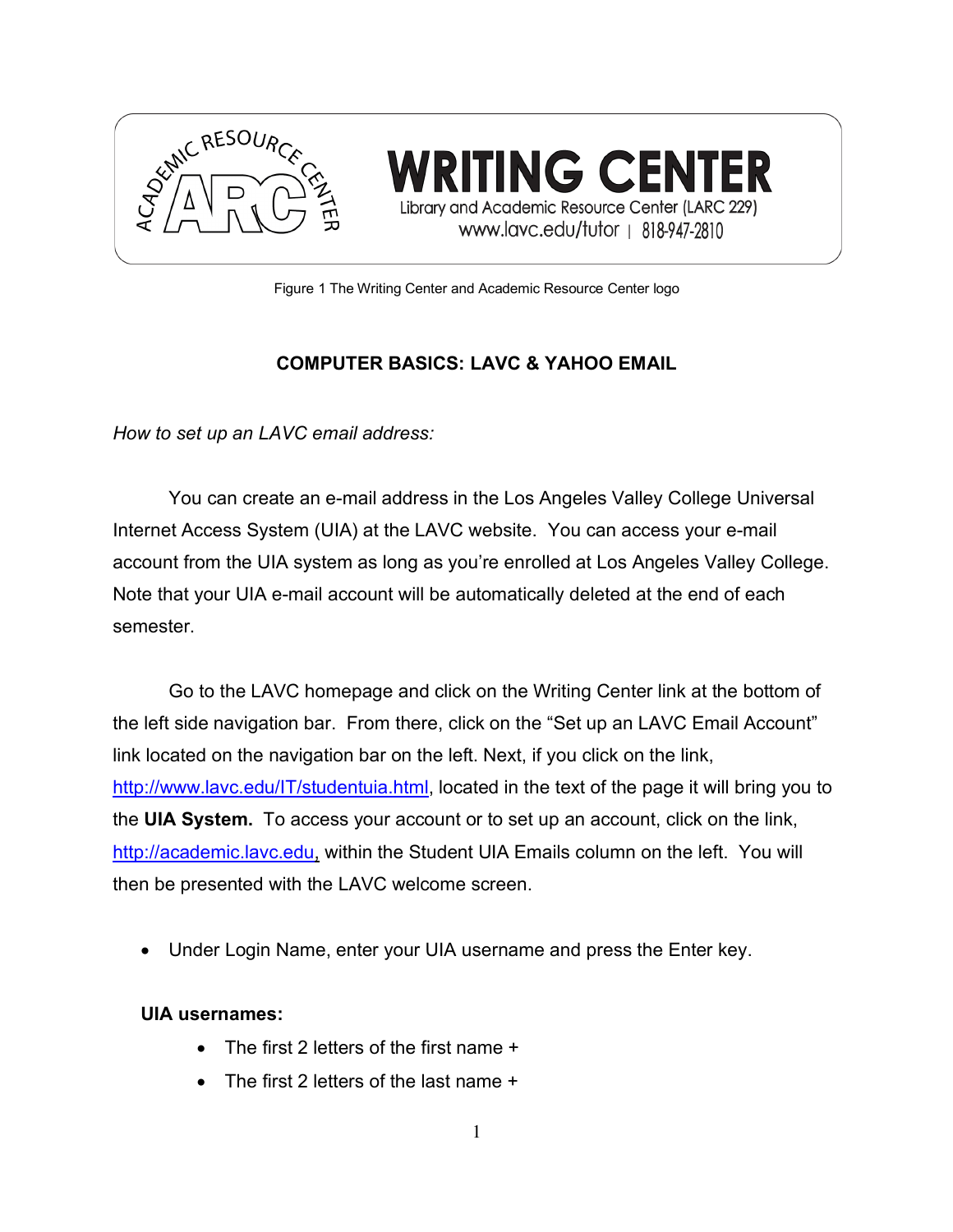- The last 5 digits of the SSN#
- Then, you will be presented with a popup window that asks for your User Name and Password.

#### **UIA passwords:**

- Month/Day of birth in school records.
- Re-type your UIA username and UIA password. Press the Enter key.

#### **Student e-mail addresses:**

- *UIA*username@email.lavc.cc.ca.us
- Remember, e-mail addresses do not have spaces.

#### **Example:**

- Jose A. Garcia with SSN # 111-22-3333 born on January 11.
- His UIA username is JOGA23333. His e-mail is JOGA23333@email.lavc.cc.ca.us. His password is 0111.

*How to access, send an attachment, and send a message from your LAVC email address:*

• Once you have created your LAVC email address, you can access it like any other website.

Example: www.joga23333@academic.lavc.edu

(jo=first two letters of your first name)

- (ga=first two letters of your last name)
- (23333=last five digits of your social security number)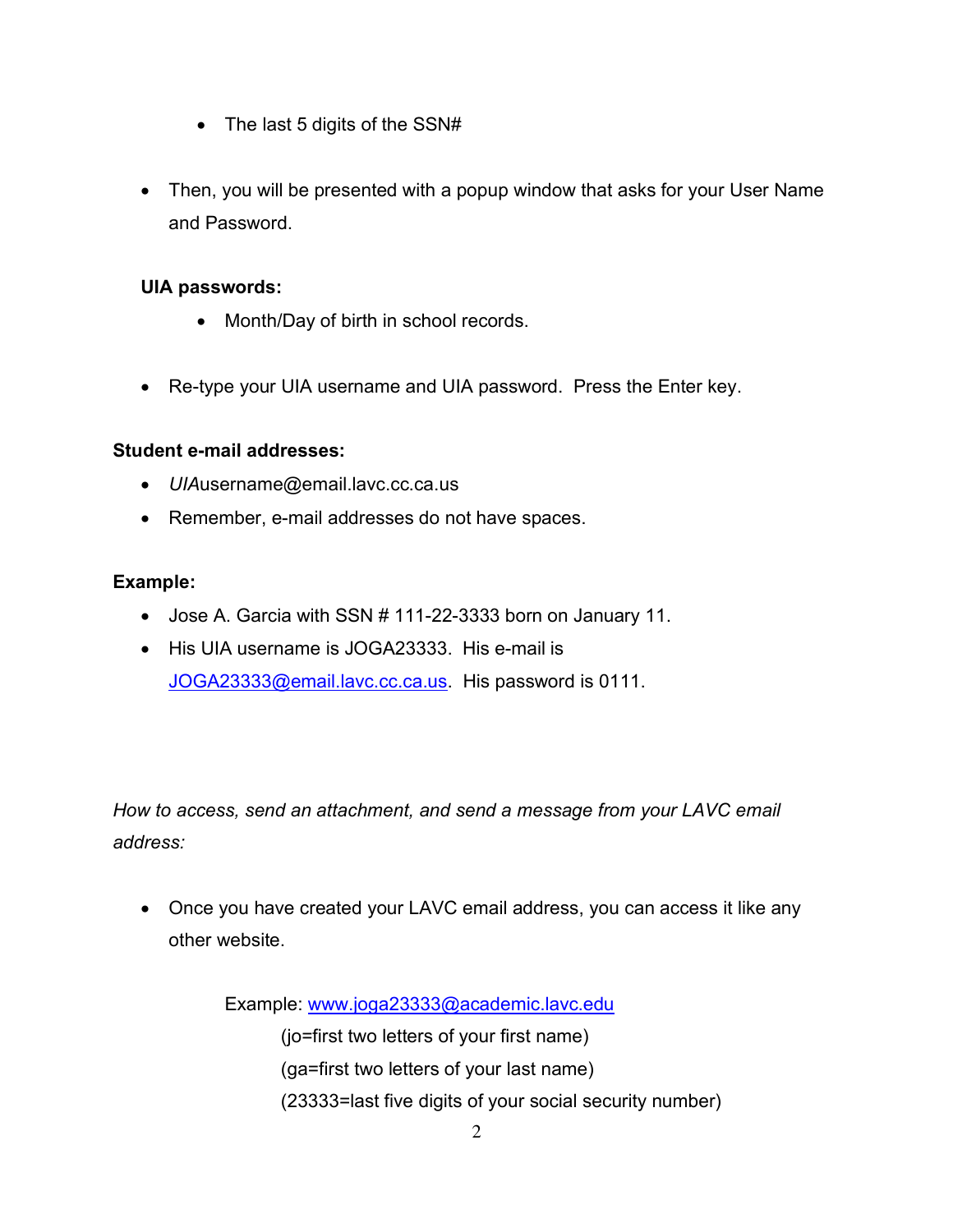- After you type in your web address, a "Welcome Screen/Log In" page will appear. Under "log in name" type your user ID (joga23333) and press enter.
- Next, a small box appears asking again for your user ID (joga23333) and your password. Your password is the four-digit day and month of your birthday.

Example: Jose's birthday is April 25. His password then is 0425.

- To start a new email, click on the far left icon of the upper toolbar.
- You can now create a "new message."
- To send an attachment, click on the "attachment" tab on the top of your screen. Browse to find your document, double click on it and then click "add attachment." (Make sure that your Microsoft Word document is saved with a .doc at the end of the file name). Once you have completed the attachment and any text to the body of the email, you are ready to send your email. Click on the small envelope icon on the far left of the toolbar.
- Your mail is sent!



Figure 2 A cartoon image depicting a pile of mail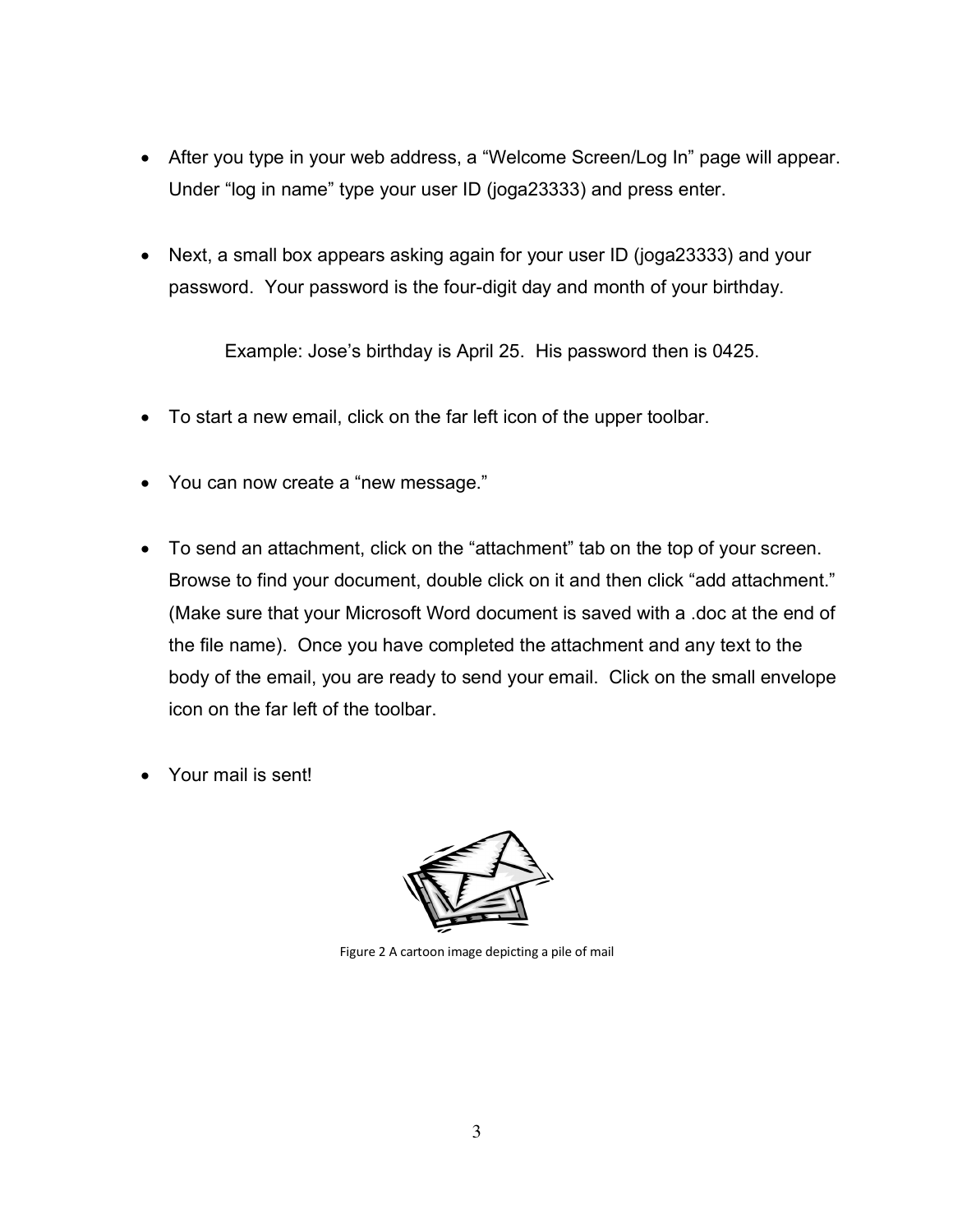#### *Another email option is through YAHOO!*

- Go to www.Yahoo.com
- Click on the *mail* icon directly to the right of the yahoo title.
- You will then see a page that says *Yahoo Mail.* Scroll down toward the bottom of the page and click on *Sign Up Now.*
- You will enter a page that says *Welcome to yahoo! Mail.* On that page there are three different options of e-mail. For free Yahoo Mail click on *Sign Up Now* in the *Free Yahoo! Mail* box on the left.
- You will then see a page that says *Sign up for your Yahoo! ID with Mail*. That page will ask you to type a Yahoo ID and a password. Come up with a user name (Example: "dairyman88" or "free2rhyme"). Then it will ask you to type in a password. Come up with a 6 letter password that will be memorable for you but hard for others to guess. Note: It will ask you to retype your password.
- There will be a security question for you to answer. This is information you will need to confirm when you forget your password or need help with your account.
- Fill out the rest of the information on the page. (It asks for your first name, last name, etc.)
- Once you are done filling out all the questions, scroll down to the bottom of the page and click on *Submit This Form.*
- On the next page you will see your Yahoo ID and your e-mail address.
- Congratulations you now have an e-mail address at Yahoo.com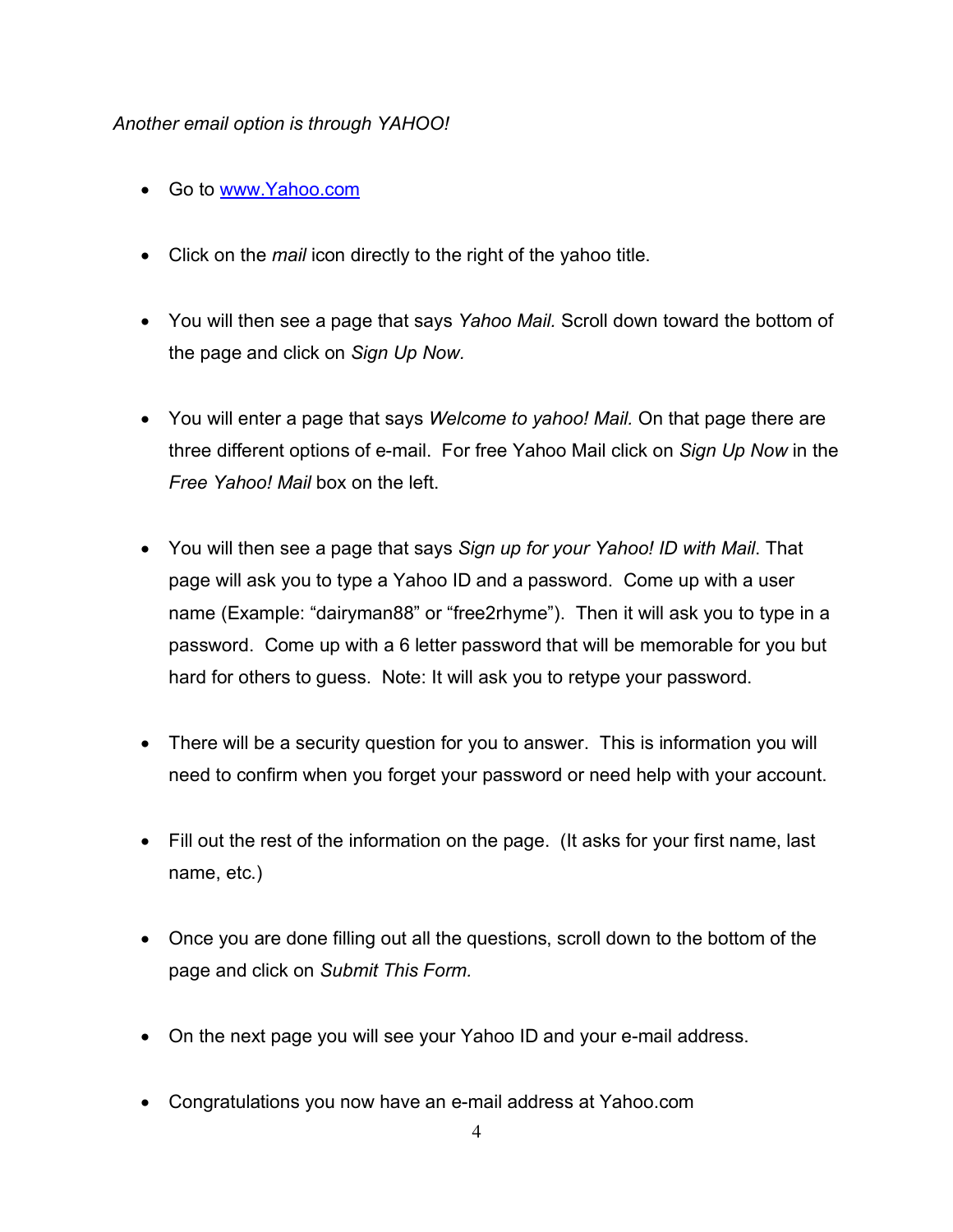# **DO:**

#### **LOG OFF AND/OR LOG OUT**

Logging off is very important when using a public lab. If you do not log off, the person on the computer after you may use your account to send e-mail and the recipient will assume that *you* sent the e-mail. When using e-mail at home, remember to log off and disconnect from the Internet if you pay for your Internet connection by the hour.

#### **PROTECT YOUR PASSWORD**

Never let anyone know your password. Do not use common names or numbers for your password (such as your name, your cat's name, your birthday, or your telephone number). These are too easy for someone to guess.

#### **CHECK YOUR MAIL REGULARLY**

E-mail is more useful when you check it regularly. Since more and more people rely on electronic communications, they will be annoyed when you don't answer to questions or miss other messages.

#### **WRITE BRIEF E-MAILS**

Define the purpose of the e-mail in the first paragraph. Some people receive hundreds of e-mails a day, so keep e-mail short and to the point. But be aware —rushed messages can lead to bad grammar and miscommunication.

#### **AVOID FLAMES**

A "flame" is an inflammatory or critical message. Avoid sending junk e-mails, e-mails with insufficient information, or any other e-mail that might trigger an upsetting response from the recipient. Also, remember that your e-mail is not necessarily private and it can be forwarded easily without your knowledge.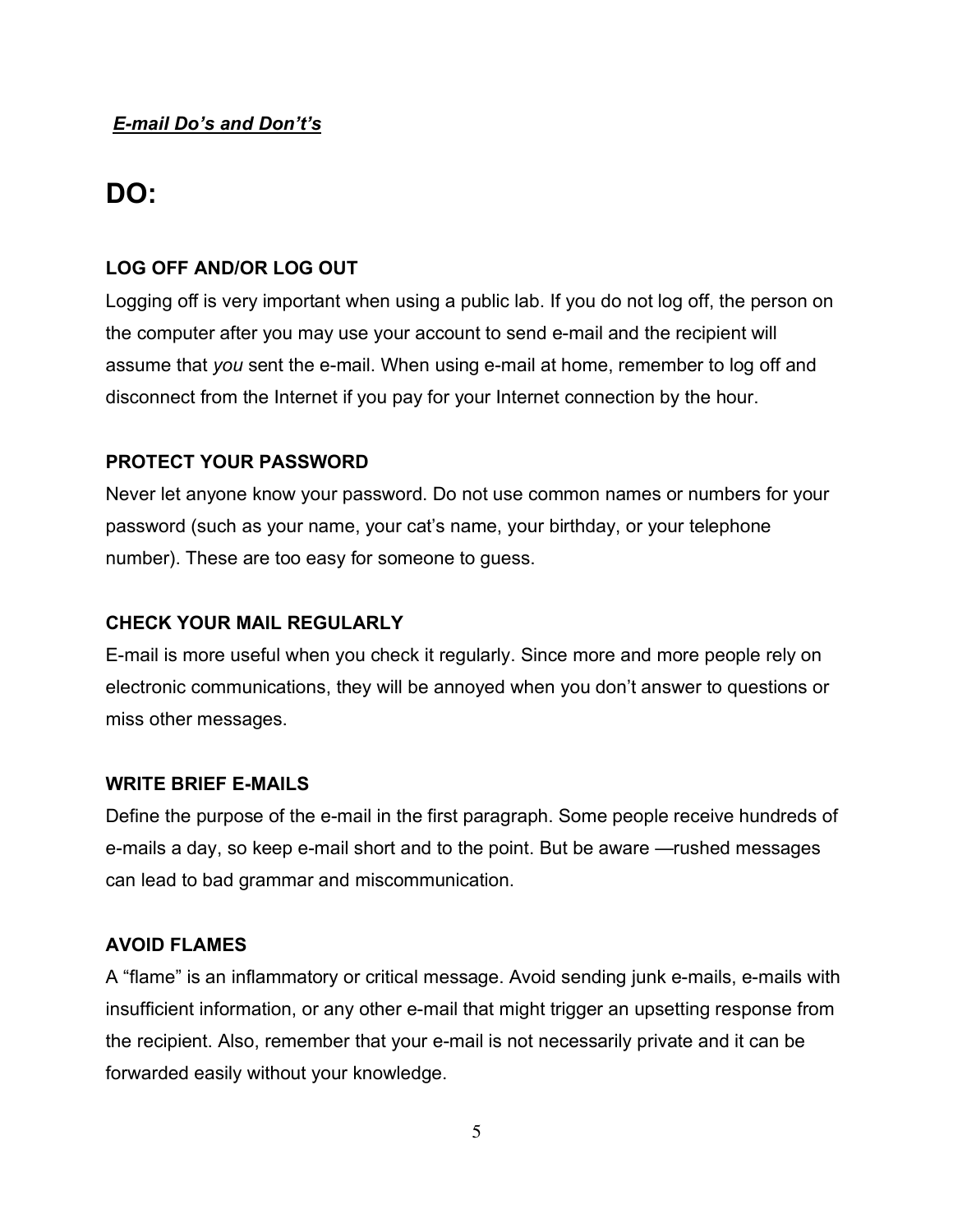#### **CLEAN YOUR E-MAIL**

Try to keep the number of messages in your inbox at a minimum by deleting unneeded e-mails from your inbox and folders frequently. You can also set up unique folders and move messages to these folders, thus freeing up space in the inbox area and ultimately speeding up e-mail productivity.

## **WRITE COURTIOUSLY**

Consider how you word your messages. The written word does not have the same context (body language, facial expression, tone of voice, etc.), so writing clearly is a **must** in order to be understood.

## **WRITE IN THE SUBJECT LINE**

Write a brief explanation in the subject line of each message. This is a courteous practice that helps the recipient. Dull or unimportant-sounding messages often get ignored.

## **NOTIFY RECEIPIENTS ABOUT ATTACHED MAIL**

Write a brief notice within a message when there is an enclosure (an attached document). This will ensure that the recipient knows to download the document and not delete it with the message.

# **MAKE SURE YOU'VE GOT THE RIGHT ADDRESS.**

It's very easy to e-mail the wrong person. When forwarding messages, make sure sensitive information is not included by accident.

# **DON'T:**

# **USE ALL CAPS**

Don't use a string of capital letters in your correspondence. This is the online equivalent of SHOUTING!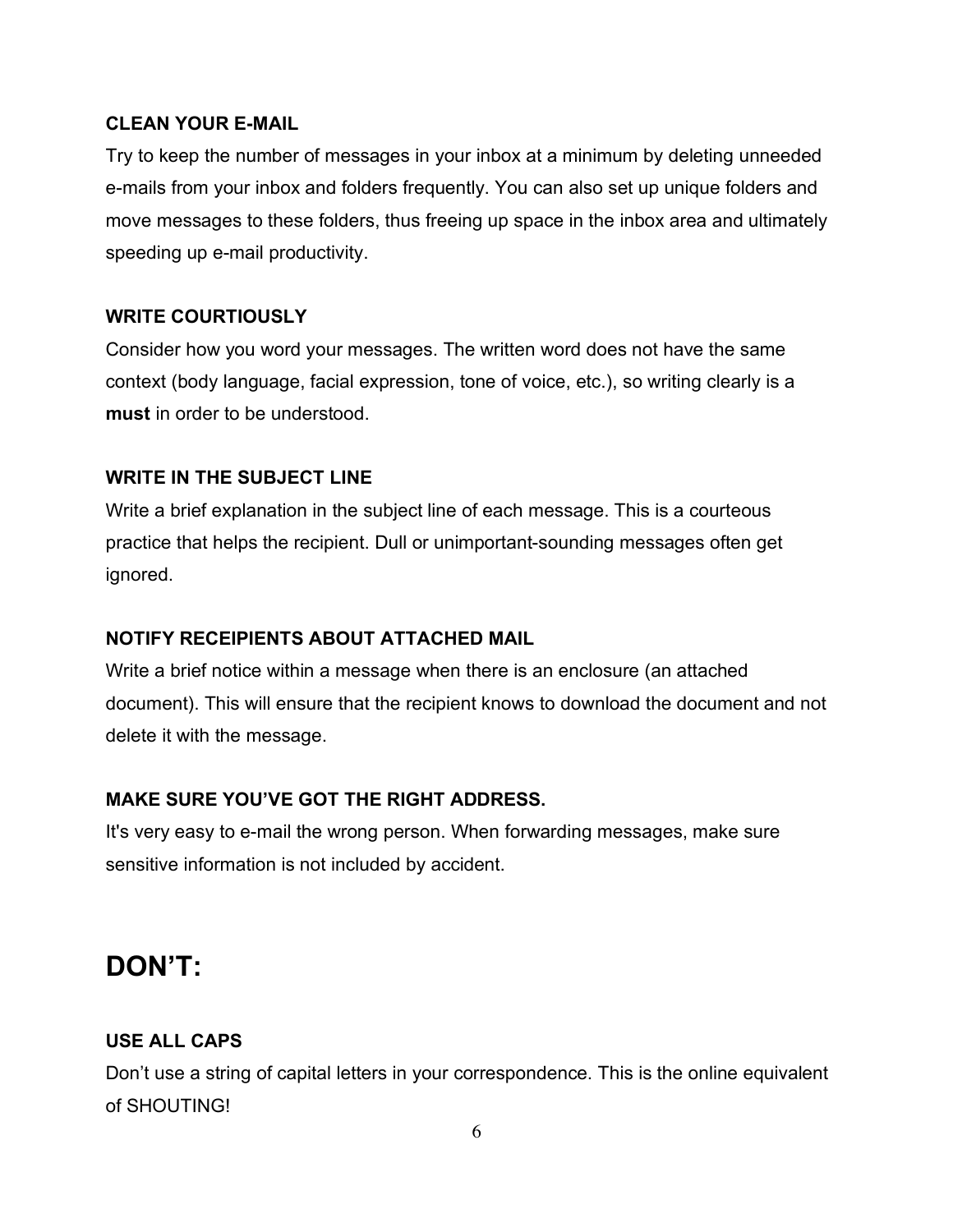#### **SEND ATTACHMENTS WITHOUT CONSIDERING THE READER.**

Many attachments take a long time to download or can't be opened by recipients. Plus, virus protection programs don't cover attachments.

# **OPEN ATTACHMENTS WITHOUT CHECKING FOR VIRUS.**

If you simply have to open an attachment, be sure to save it to a holding folder and scan it with your anti-virus before attempting to open. Become aware of what file extensions are most commonly used to mask viruses and make sure your computer is set to show all file extensions.

## **BE SARCASTIC**

Humor may not be well communicated when writing e-mail. There are no nonverbal signals from which other people can understand any underlying meaning to your message.

## **GET PERSONAL**

Don't put something in an email message that you would not want read by everybody. Email can be misdirected, even when you are careful. Always double-check your list of recipients. If you get someone else's message, let the sender know.

## **SEND JUNK MAIL**

Don't create or forward "chain-letter" email. This practice uses valuable network resources and is not appropriate in the workplace or on the Internet.